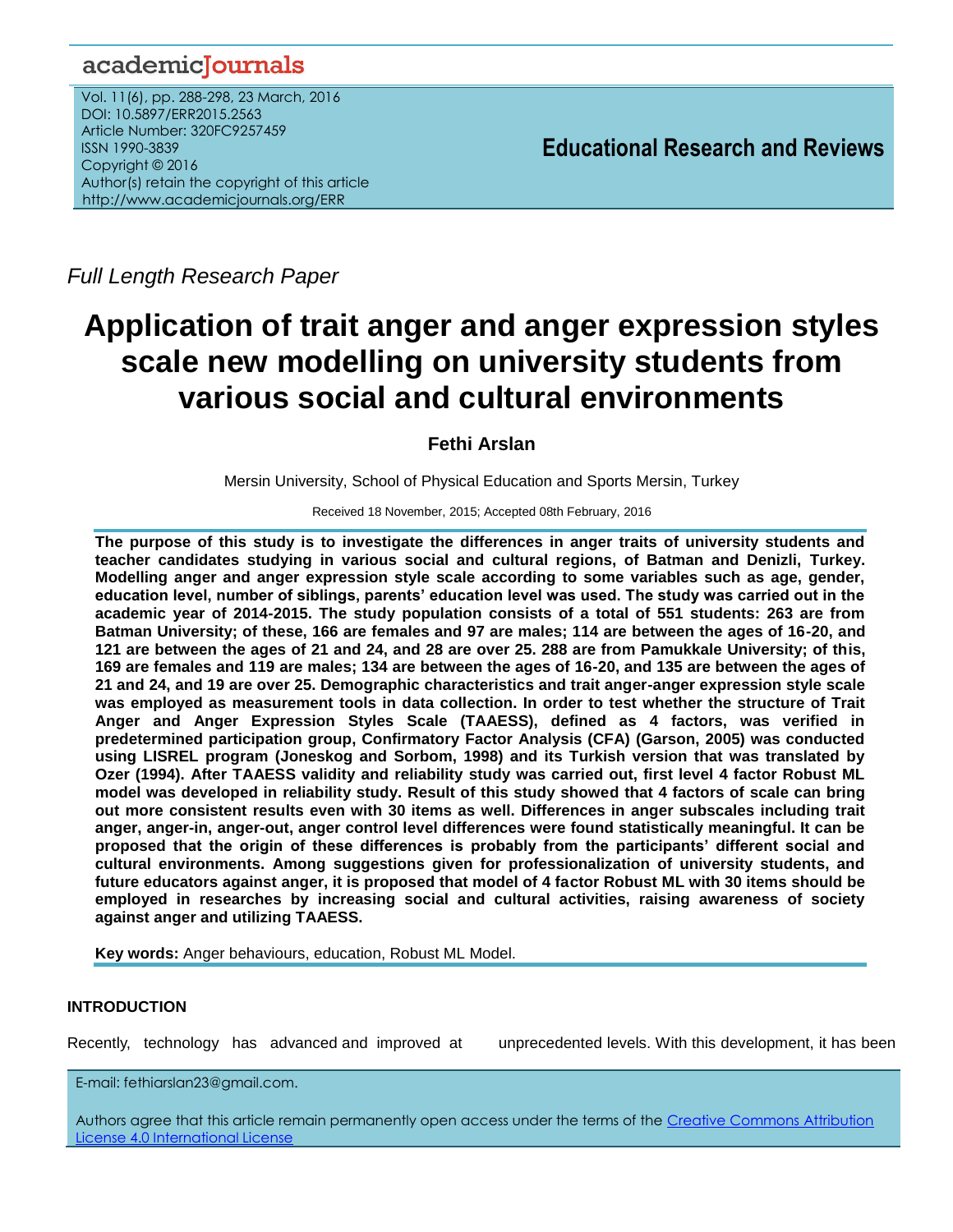observed that human values and time shared with others have decreased dramatically. That these values have lost their importance causes people to spend less time together, not to listen to each other and unable to control their anger. Among these feelings, anger is one of the most crucial feelings we suffer from and we have difficulty controlling it. Anger can change from a slight depression to a high state of anger. If expressed properly, anger is extremely important for one's health. When it is out of control, it may cause problems with personal relations at school or work. There lies anger at the root of many problems (Wilde, 2006). Anger is defined as a feeling one has when his requests, needs, plans are hindered or when he feels there is a threat against him as injustice (Kısac, 1999). Anger may stem from inner and outer factors. Inner factors are feelings, while outer factors are threats such as physical injuries, frustrations, exposure to offense and injustice. When all these feelings combine, anger occurs (Kokdemir, 2004).

The behaviours of individuals are explained in three ways: when individuals are exposed to injustice, their level of anger increase; and when they are angry, and express their anger orally or with their behaviour, they express external pulse anger; however, when the individual keeps his anger in him, it represents the inner anger; and when he gets angry with others, how he controls himself is called anger control (Starner and Peters, 2004). It is necessary that individuals be taught that people who can control their anger can be healthier. The healthiest environments where these emotions can be taught are schools. Education programmes are needed at schools so that anger control can be taught (Adana and Aslantas, 2011).

The feeling of anger should be perceived as harm to an individual himself and others. Anger can be converted into a healthier tool by means of good education (Tatlilioglu and Karaca, 2013).

The anger of some individuals is directed to their inner world. These individuals do not show their anger; however, they exhibit their reactions as crossing and sulking. The case can change into suffering or resentment at the end. Individuals with inner anger do not put their anger forth immediately when they get angry. Nevertheless, they think about the type of reactions to people whom they get angry with. They wait for the proper time to display their inner anger (Lulofs and Cahn, 2000). An individual who experiences feelings such as anger, fear and worry in an environment where his/her children are present may have behavioural problems in similar conflict environments. It is stated in the literature that the feeling of anger is intensive during this period (Sahin and Batıgun, 2009). When anger levels of parents are high, it leads to the raising up of highly risky children together (Reid et al., 2002).

In general, assessing anger negatively results from the expression style of anger. In order to cope with anger, it is necessary for a person to define anger instead of suppressing it (Morriz, 2002). If parents cannot tolerant

each other, their children become intolerant as well (Ozmen, 2004). It is established that students with constant anger either express their anger more or suppress it; and these students feel lonely. It can be considered that students who exhibit constant anger and cannot control their anger can be set away from friendly atmosphere since they establish inappropriate behaviours (Kaya at al., 2012). Anger and expression of anger is a result of cultural, mental and biological backgrounds (Soykan, 2003).

In recent years, when the studies are examined, it is clearly seen that anger researches have been increasing every passing day. As the results of the studies conducted, it has been witnessed that realistic steps have not been put forward about solution to anger. In both groups, based on many variables, the statistics of anger subscale levels (anger within, anger trait, anger outburst, anger control) have been found meaningful. For the reasons of the differences between both groups, they may stem from social and cultural diversities of the regions where the universities are situated. It is possible to state that social and cultural development may have positive influence on anger level. It is suggested that next generation teachers utilize first level 4 factor Robust ML model. It will help them with their future studies to cope with their anger more professionally, increase the number of cultural and social activities and raise the awareness of their community against anger. This study will help the youths in society to understand anger in, anger out, trait anger and anger under control. Such a study will guide all institutions and organizations in arranging students' and families' oriented education programs.

### **METHODS**

### **Personal information form**

In order to determine the ages, genders, education levels, number of siblings, education levels of their fathers, trait anger and anger styles of university students in two different regions, an information form prepared by the researcher is employed. In this study, on 5-7 November 2015, "International Dynamic, Exploratory and Active Learning (IDEAL) Conference" organized by the University of Amasya was presented as a verbal statement.

In Table 1, the distribution of demographic properties of university students is examined. In this study, according to the university variable, there are 288 (52.3%) students attending Pamukkale University, and 263 (47.7%) students attending Batman University. When the gender distributions of the students are examined, there are 335 (60.8%) females and 216 (39.2%) males. When the age distributions of the students are studied, there are 248 (45.0%) students at "16-20" age clearance and 256 (46.5%) students at "21- 24" age clearance and 47 (8.5%) students at "25 and over" age clearance. When the distribution of students studying at Pamukkale University is examined, it can be seen that the population consists of 169 (58.7%) female and 119 (41.3%) male students. On the other hand, when the distribution of students studying at Batman University is inspected, it can be seen that the population consists of 166 (63.1%) female and 97 (36.9%) male students. When the age distribution of Pamukkale University students is examined, it is seen that there are 134 (46.5%) students between the ages of "16-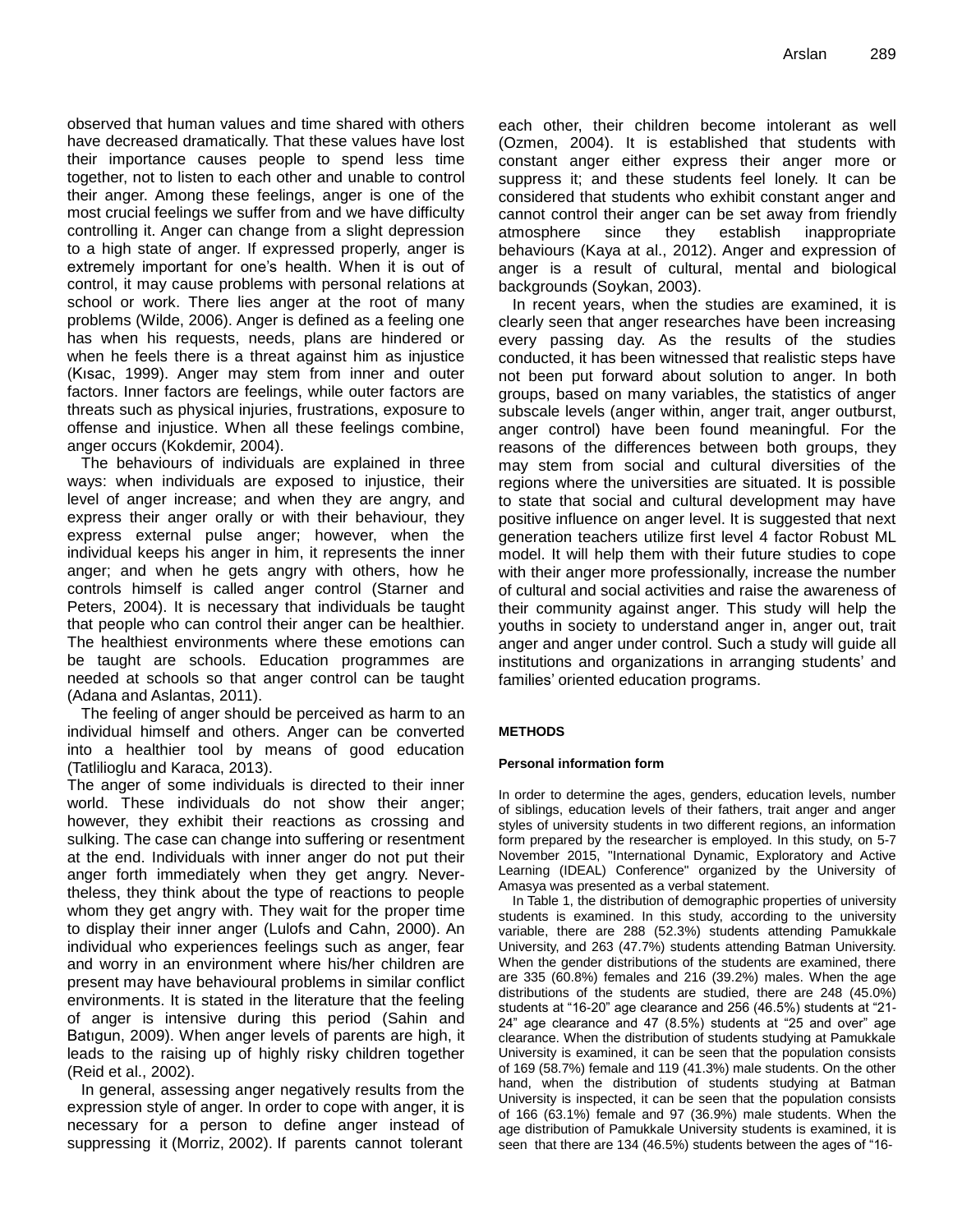| <b>Properties</b>             | <b>Categories</b>                | f   | %     |
|-------------------------------|----------------------------------|-----|-------|
|                               | Pamukkale University             | 288 | 52.3  |
| <b>Universities</b>           | <b>Batman University</b>         | 263 | 47.7  |
|                               | Female                           | 335 | 60.8  |
|                               | Male                             | 216 | 39.2  |
| <b>Genders</b>                | Pamukkale University Female      | 169 | 58.7  |
|                               | <b>Batman University Female</b>  | 166 | 63.1  |
|                               | Pamukkale University Male        | 119 | 41.3  |
|                               | <b>Batman University Male</b>    | 97  | 36.9  |
|                               | 16-20                            | 248 | 45.0  |
|                               | $21 - 24$                        | 256 | 46.5  |
|                               | 25 and more                      | 47  | 8.5   |
|                               | Pamukkale University 16-20       | 134 | 46.5  |
| Age                           | Pamukkale University 21-24       | 135 | 46.9  |
|                               | Pamukkale University 25 and more | 19  | 6.6   |
|                               | Batman University 16-20          | 114 | 43.3  |
|                               | Batman University 21-24          | 121 | 46.0  |
|                               | Batman University 25 and more    | 28  | 10.6  |
| <b>Education level</b>        | Associate Degree                 | 181 | 32.8  |
|                               | Undergraduate Degree             | 370 | 67.2  |
|                               | 1                                | 29  | 5.3   |
|                               | $\overline{c}$                   | 130 | 23.6  |
|                               | 3                                | 122 | 22.1  |
| <b>Number of siblings</b>     | 4                                | 71  | 12.9  |
|                               | 5                                | 55  | 10.0  |
|                               | 6 and more                       | 144 | 26.1  |
|                               | Primary education                | 327 | 59.3  |
| <b>Father education level</b> | <b>High School Education</b>     | 159 | 28.9  |
|                               | College and University Education | 65  | 11.8  |
| <b>Total</b>                  |                                  | 551 | 100.0 |

**Table 1.** Frequency and percentage distributions of university students according to demographic properties.

20", and 135 (46.9%) students between the ages of "21-24", and 19 (6,6%) students over 25; while at Batman University there are 114 (43.3%) students between the ages of "16-20", and 121 (46.0%) students between the ages of "21-24" and 28 (10.6%) students "over 25".

When the education levels of the students are investigated, there are 181 (32.8%) students having associate degree, and 370 (67.2%) students have undergraduate degree. When the students are examined based on the number of siblings they have, 29 (5.3%) students have 1 sibling; 130 (23,6%) students, 2 siblings; 122 (22.1%) students, 3 siblings; 71 (12.9%) students, 4 siblings; 55 (10.0%) students, 5 siblings and 144 (26.1%) students, 6 and more siblings. When the distributions of the students based on their fathers' education level are studied, there are 327 (59.3%) students whose fathers are primary school graduates, 159 (28.9%) students whose fathers are high school graduates, and 65 (11,8%) students whose fathers are university graduates. Considering the general population, there are 551 (100.0%) university students in the study.

#### **Data collecting tool**

The validity and reliability of the tool was carried out by Ozer (1994). The scale consists of 30 items and it has trait anger, anger under control, anger-out, and anger in sub-scales. In the study of validity and reliability, Chronbach Alpha values were as 0.79 for anger trait scale, 0.84 for anger under control scale, 0.78 for anger out scale, and 0.62 for anger in scale. Anger trait subscale can be obtained via total of the first 10 items in the scale; and anger in subscale via items 13, 15, 16, 20, 23, 26, 27 and 31, and anger out subscale via items 12, 17, 19, 22, 24, 29, 32 and 33, and anger control subscale via items 11, 14, 18, 21, 25, 28, 30 and 34, respectively. The high points obtained from trait anger show that anger level is high; the high points obtained from anger under control scale show that anger can be controlled; the high points obtained from anger out scale show that anger can be easily controlled, and the high points obtained from anger in scale show that anger is suppressed (Savasir and Sahin, 1997).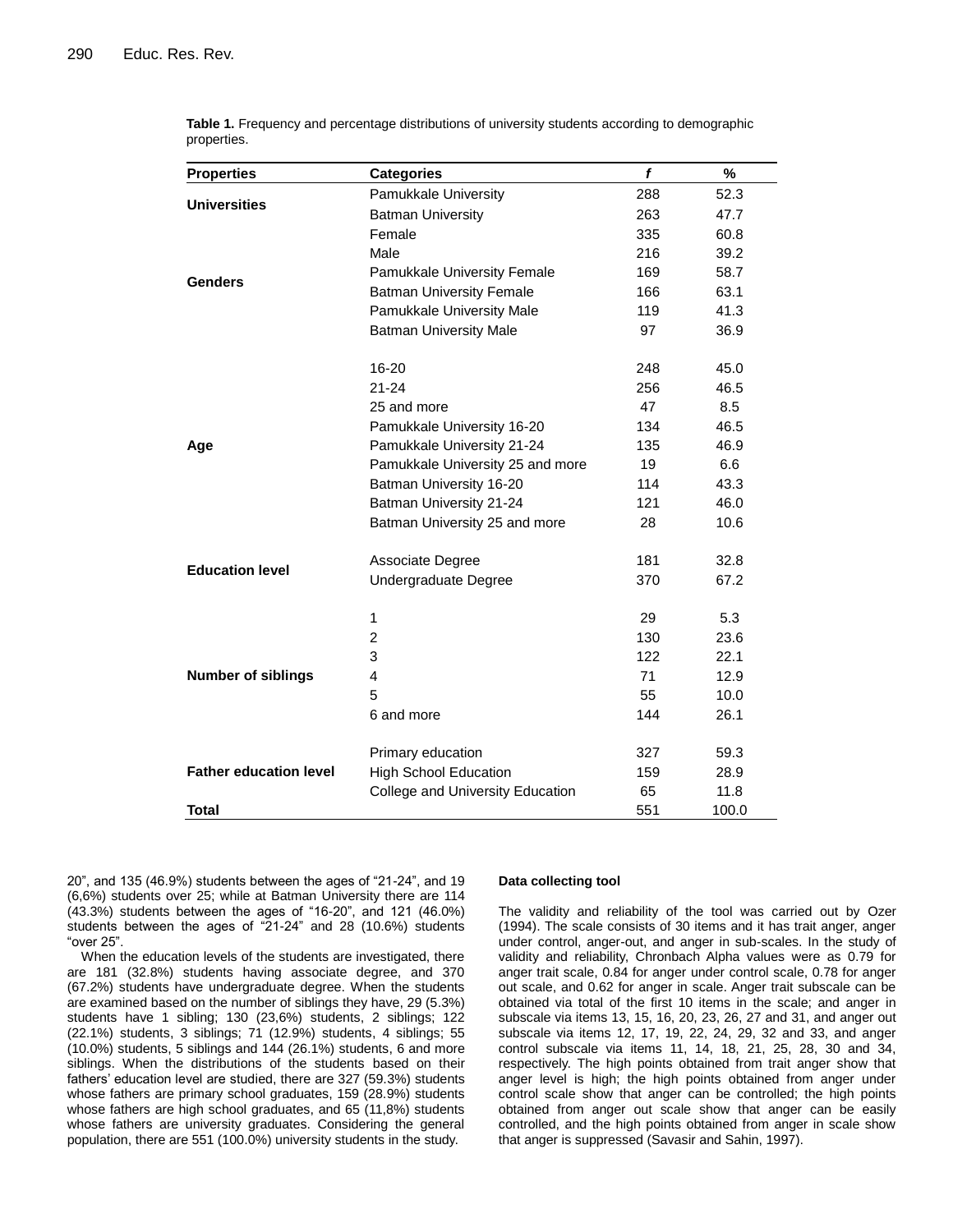#### **Study of confirmatory factor analysis (CFA) of the scale of trait anger anger style scale (TAAESS)**

#### *Validity of the study*

Confirmatory factor analysis (CFA) is used in confirming 4 factor structures obtained as a result of exploratory factor analysis predefined scale utilized in this study. When the following values are studied, related analysis results are analyzed to know whether the scale can provide multivariate normality assumption or not. According to these values, Relative multivariate Kurtosis=1.108. The fact that this value is bigger than 1.00 shows that normality assumption is not provided. Besides, when skewness and kurtosis values are observed, it can be seen that multivariate normality assumption is not provided since it is meaningful according to p<0.05.

#### **Test of multivariate normality for continuous variables**

| <b>Skewness</b>       |       | Kurtosis             |                       |
|-----------------------|-------|----------------------|-----------------------|
| Value Z-Score P-Value |       |                      | Value Z-Score P-Value |
| 25.817 21.171         | 0.000 | 996.519 13.334 0.000 |                       |

 **Skewness and Kurtosis**

| Chi-Square | P-Value 25.817 |
|------------|----------------|
| 626.011    | 0.000          |

According to these results, had the variable normality assumption been provided, it would have used Maximum Likelihood (ML) parameter estimation method. However, since it did not provide this and our sampling was smaller, and since it was not related to sampling, Robust Maximum Likelihood (Robust ML) parameter estimation method was employed. This model is first Level 4 factor Robust ML method.

#### *Confirmatory factor analysis (CFA)*

To uncover the anger and furry reactions of individuals, whether trait anger anger style scale 4 factor and 34 item structure is confirmed or not was examined via CFA. CFA aims to evaluate how much a factorial model, a form of factor of numerous observable variables (secret variables), shows compliance with real data. The model was determined by employing the data of an empirical study or was defined as a manipulated structure depending on a specific theory (Sumer, 2000). In order to assess the validity of CFA, a number of conformity indexes are employed. Of these, the mostly used ones are: Chi-Square Goodness, (Chi-Square Goodness,  $\chi^2$ ), Comparative Fit Index (Comparative Fit Index, CFI), Non- Normed Fit Index (Non-Normed Fit Index, NNFI), Normed

Fit Index (Normed Fit Index, NFI), Goodness of Fit Index (Goodness of Fit Index, GFI) (Cole, 1987; Sumer, 2000).

The fact that the values observed in scale model are between the clearance of Χ2/d<3; 0<RMSEA<0.05; 0.97≤NNFI≤1; 0.97≤CFI≤1; 0.95≤GFI≤1 and 0.95≤NFI≤1 shows it is a perfect fit; and the clearance of 4<X2/d<5; 0.05<RMSEA≤0.08; SRMR≤0.08;<br>0.95≤NNFI≤0.97: 0.95≤CFI≤0.97: 0.90≤GFI≤0.95 and 0.95≤CFI≤0.97; 0.90≤GFI≤0.95 and 0.90≤NFI≤0.95 shows it is an acceptable fit (Kline, 2005; Sumer, 2000).

#### *The validity of the scale*

In order to evaluate whether 4 factor and 34 items of the scale are confirmed or not, CFA was applied. In the first applied CFA, the items not having non-significant t values were examined statistically. CFA analysis was repeated after 12<sup>th</sup>, 17<sup>th</sup>, 19<sup>th</sup>, and

31<sup>st</sup> items having non-significant t values were removed from the scale. The obtained path diagram is shown in Figure 1.

The fit indexes were found as  $\chi^2$ =1162.28, sd=377,  $\chi^2$ /sd= 3.08, CFI=0.96, NNFI=0.95 and NFI=0.93, GFI=0.90 RMSEA=0.080, SRMR=0.072. When the coefficients of the relations between variables of the model exhibiting factorial structure of the scale were examined, the fit indexes were at sufficient levels. When fit index values and error values of RMSEA and SRMR were observed, an acceptable fit was reached. When fit statistics calculated via CFA were taken into consideration, it was decided that 4 factor structures defined before were generally in line with data collected. When Figure 1 is examined, it is seen that the scale whose final state is given consists of 30 items and 4 factors. Regression and t values belonging to the items are given in Table 2.

When Table 2 is examined, it is determined that the obtained regression coefficients and t values are significant and that the model is verified. While first factor of m6 is seen to be the most important item with  $R^2$ =0.47, it is concluded that m8 is the least important item with  $R^2$ =0.09. While second factor of m13 is seen to be the most important item with  $R^2$ =0.42, it is concluded that m27 is the least important item with  $R^2$ =0.023. While third factor of m32 is seen to be the most important item with  $R^2 = 0.19$ , it is concluded that m29 is the least important item with  $R^2$ =0.038. While the fourth factor of m28 is the most important item with  $R^2$ =0.4, it is concluded that m11 is the least important item with  $R^2$ =0.05. Generally, it is concluded that m6 is the most important item of the scale with the value,  $R^2$ =0.05; however, m27 is the most unimportant item of the scale with  $R^2$ =0.023.

#### **Reliability study of Scale of Trait Anger Anger Style Scale (TAASS)**

For the reliability of the scale, items determined for each factor are shown in Table 3 showing Cronbach alpha inner coefficient consistency. When taking all questions into consideration in calculation, this coefficient is the coefficient number best reflecting the general reliability structure of the test according to other coefficients (Ozdamar, 2004).

According to Table 3, Cronbach alpha internal consistency coefficients are determined that reliability coefficient and high level of reliability are found to be 0.82 for  $1<sup>st</sup>$  Factor; 0.62 for  $2<sup>nd</sup>$  factor; 0.70 for  $3^{rd}$  Factor and 0.79 for  $4^{th}$  Factor, respectively. These coefficients prove that the scale has acceptable level of internal consistency for all factors. The fact that the items have high level of reliability within themselves is determined by means of reliability coefficients. Tezbasaran (1997: 47) states that a reliability coefficient to be accepted as sufficient in a Likert type scale should be close to 1 as much as possible. According to these results, it can be said that all of the factors of the scale used for this study have high reliability level.

#### **Data analysis**

The data collected in line with the purpose of the study are processed by IBM SPSS-21 program. The frequency and percentage distributions of demographic properties of the university students are inspected. To find out the levels of perception of anger related to Trait Anger Anger Style Scale sub factors, descriptive statistics (mean, standard deviation, minimum and maximum scores) are looked into. With the help of independent sample t-test analysis, the differences between the perception levels of anger obtained from sub-factor of scale used are observed according to university, gender and education states of students. On the other hand, with the help of One-Way Anova analysis, the differences between perception levels of anger obtained from the sub factors of the scale used are looked at according to the ages, number of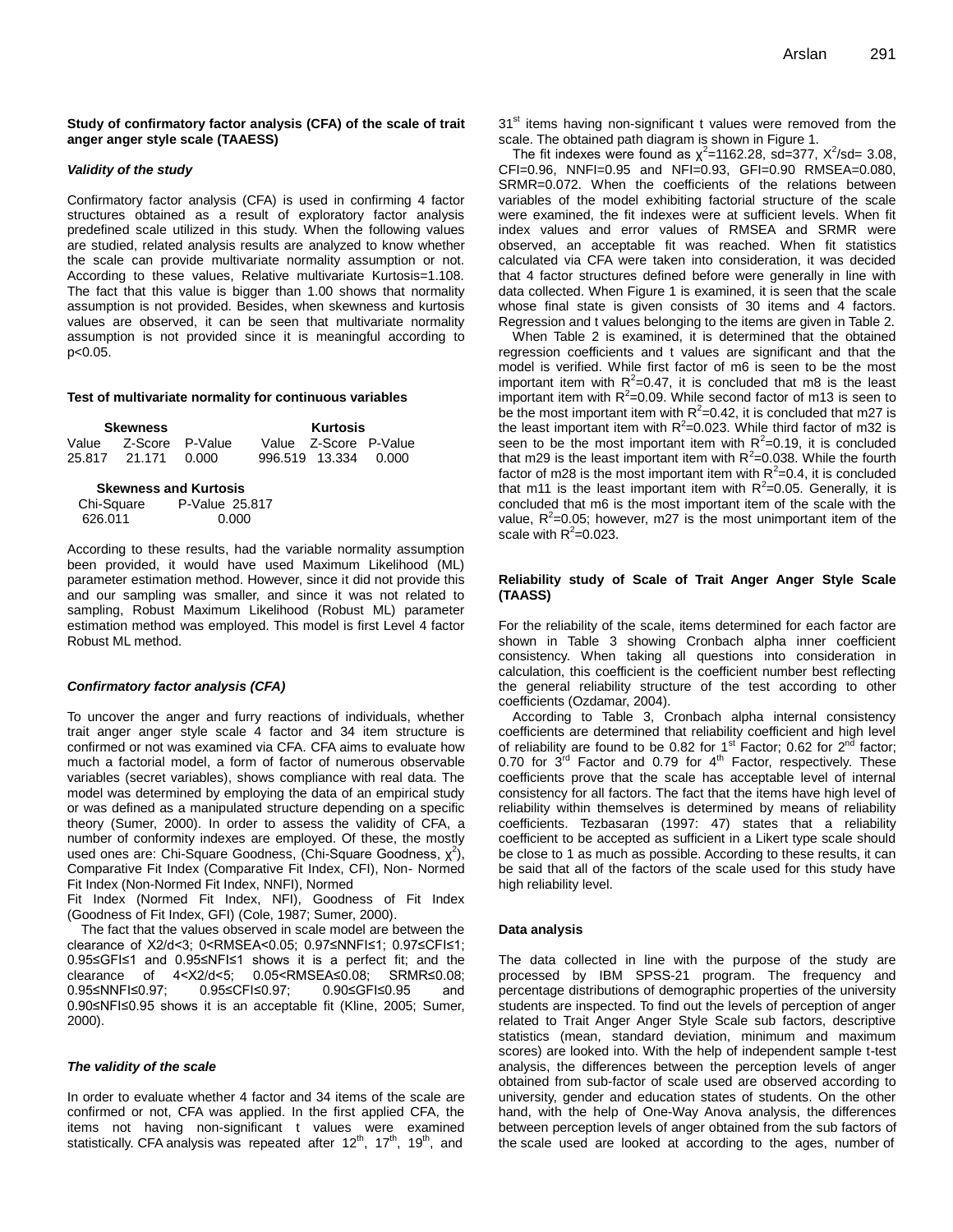

Chi-Square=1162.28, df=377, P-value=0.00000, RMSEA=0.080

Figure 1. Path diagram based on level 4 factor Robust ML Scale Method.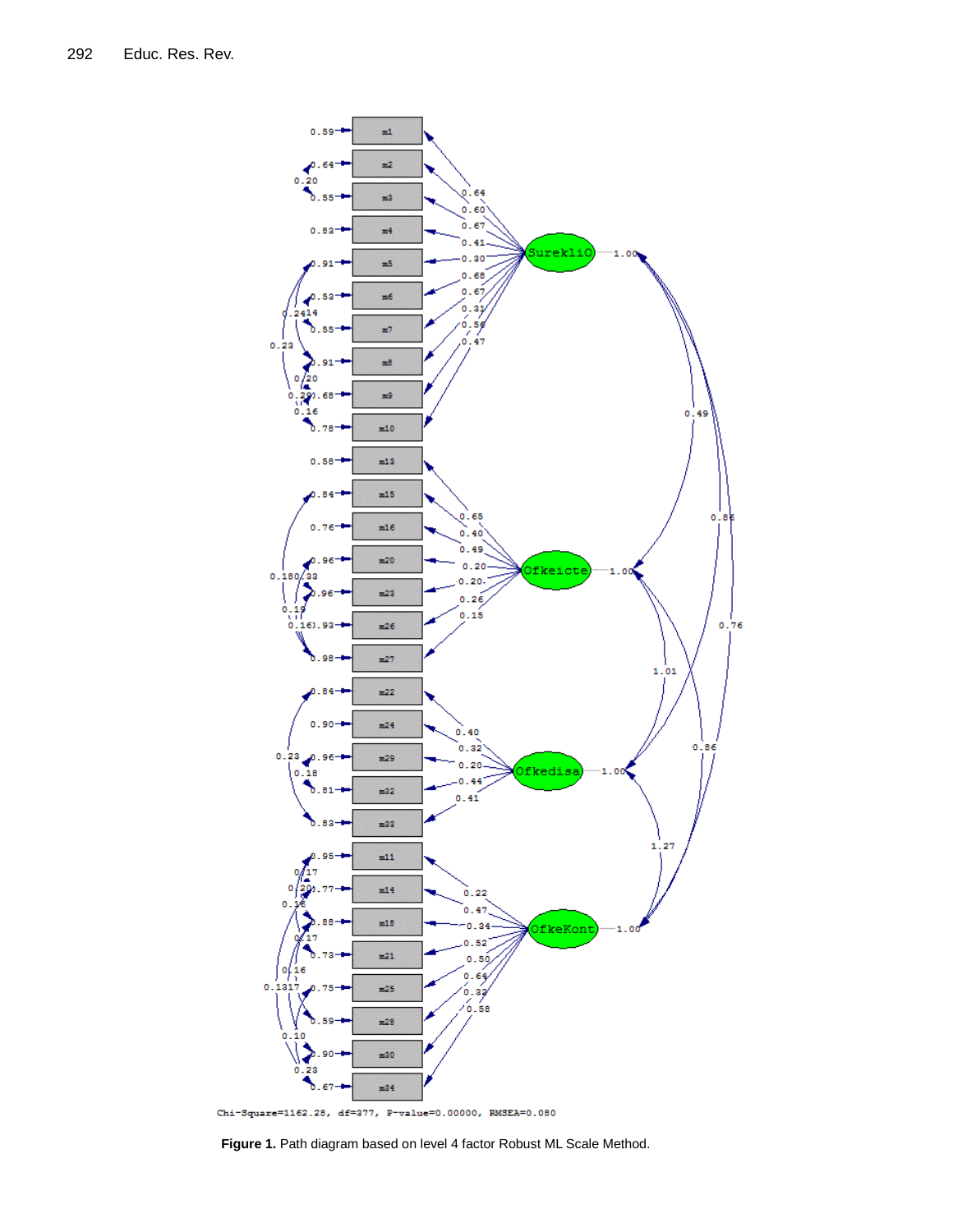|                | <b>First factor</b> |       |                 | <b>Second factor</b> |       |                 | <b>Third factor</b> |      | <b>Fourth factor</b> |       |
|----------------|---------------------|-------|-----------------|----------------------|-------|-----------------|---------------------|------|----------------------|-------|
| m              | $R^2$               | т     | m               | $R^2$                |       | m               | $R^2$               |      | m                    | $R^2$ |
| m1             | 0.41                | 11.83 | m13             | 0.42                 | 10.46 | m22             | 0.16                | 7.10 | m11                  | 0.05  |
| m <sub>2</sub> | 0.36                | 10.85 | m15             | 0.16                 | 6.37  | m24             | 0.10                | 5.83 | m14                  | 0.23  |
| m3             | 0.45                | 12.45 | m16             | 0.24                 | 7.86  | m29             | 0.038               | 3.10 | m18                  | 0.12  |
| m4             | 0.17                | 6.99  | m20             | 0.04                 | 3.13  | m <sub>32</sub> | 0.19                | 7.47 | m <sub>21</sub>      | 0.27  |
| m5             | 0.10                | 5.08  | m <sub>23</sub> | 0.042                | 3.14  | m <sub>33</sub> | 0.17                | 7.12 | m25                  | 0.25  |
| m6             | 0.47                | 12.64 | m26             | 0.07                 | 4.09  |                 |                     |      | m28                  | 0.41  |
| m <sub>7</sub> | 0.45                | 12.40 | m27             | 0.023                | 2.31  |                 |                     |      | m30                  | 0.10  |
| m8             | 0.09                | 5.07  |                 |                      |       |                 |                     |      | m34                  | 0.33  |
| m9             | 0.32                | 10.07 |                 |                      |       |                 |                     |      |                      |       |
| m10            | 0.22                | 8.14  |                 |                      |       |                 |                     |      |                      |       |

**Table 2.** Regression and t values for CFA.

**Table 3.** Alpha reliability coefficients of factors.

|                   | 1 <sup>st</sup> Factor | 2 <sup>nd</sup> Factor 3 <sup>rd</sup> Factor |      | 4 <sup>th</sup> Factor |
|-------------------|------------------------|-----------------------------------------------|------|------------------------|
| Number of items   | 10                     |                                               |      |                        |
| Cronbach $\alpha$ | 0.82                   | 0.62                                          | በ 7በ | በ 79                   |

**Table 4.** Descriptive statistics for perceptions of students for sub factors of scale applied.

|               | N   | <b>Minimum</b> | Maximum | X     |      |
|---------------|-----|----------------|---------|-------|------|
| Trait anger   | 551 | 11.00          | 31.00   | 20.87 | 4.50 |
| Anger in      | 551 | 8.00           | 21.00   | 13.91 | 3.25 |
| Anger out     | 551 | 5.00           | 16.00   | 9.78  | 2.49 |
| Anger control | 551 | 14.00          | 31.00   | 21.33 | 4.08 |

siblings and education levels of fathers of the students. CFA is carried out employing LISREL program to test whether the described trait anger anger style scale with 4 factor structure is confirmed or not in participants' group determined. In order to test the reliabilities of sub factors of scale, Cronbach Alpha internal consistency analysis is checked.

# **FINDINGS**

In Table 4, it is seen that when the perception levels belonging to "Trait Anger" sub-factor of university students are compared with (X=20.87) maximum (31.00) and minimum (11.00) values, it approximately has medium level perception; that is to say, the anger level is at medium level. It is seen that when perception levels belonging to "anger-in" sub-factor are compared with (X=13.91) maximum (21.00) and minimum (8.00) values, it approximately has medium level perception; that is, its levels of transferring anger in are at medium level. When perception levels belonging to "anger-out" sub-factor are compared with (X=9.78) maximum (16.00) and minimum (14.00) values, the students approximately have medium level perception; that is, the anger is not controlled and its levels of diverting out or other objects are at medium level.

It is seen that when perception levels belonging to "anger-in" sub-factor are compared with (X= 21.33) maximum (31.00) and minimum (11.00) values, it approximately has medium level perception; that is, its levels of anger controllability are at medium level. Based on the students' university, when the differences between the perceptions of sub factors of trait anger anger style scale are examined, under "Trait Anger" sub-factor, there is no significant difference between the anger levels of the students attending Pamukkale University (X=20,92) and Batman University (X= 20.82), according to  $t_{(549)}$ = 0.26, p=0.796>0.05 (Table 5).

With regard to sub-factor of "Anger-in", there is significant difference between the levels of anger suppression of students attending Pamukkale University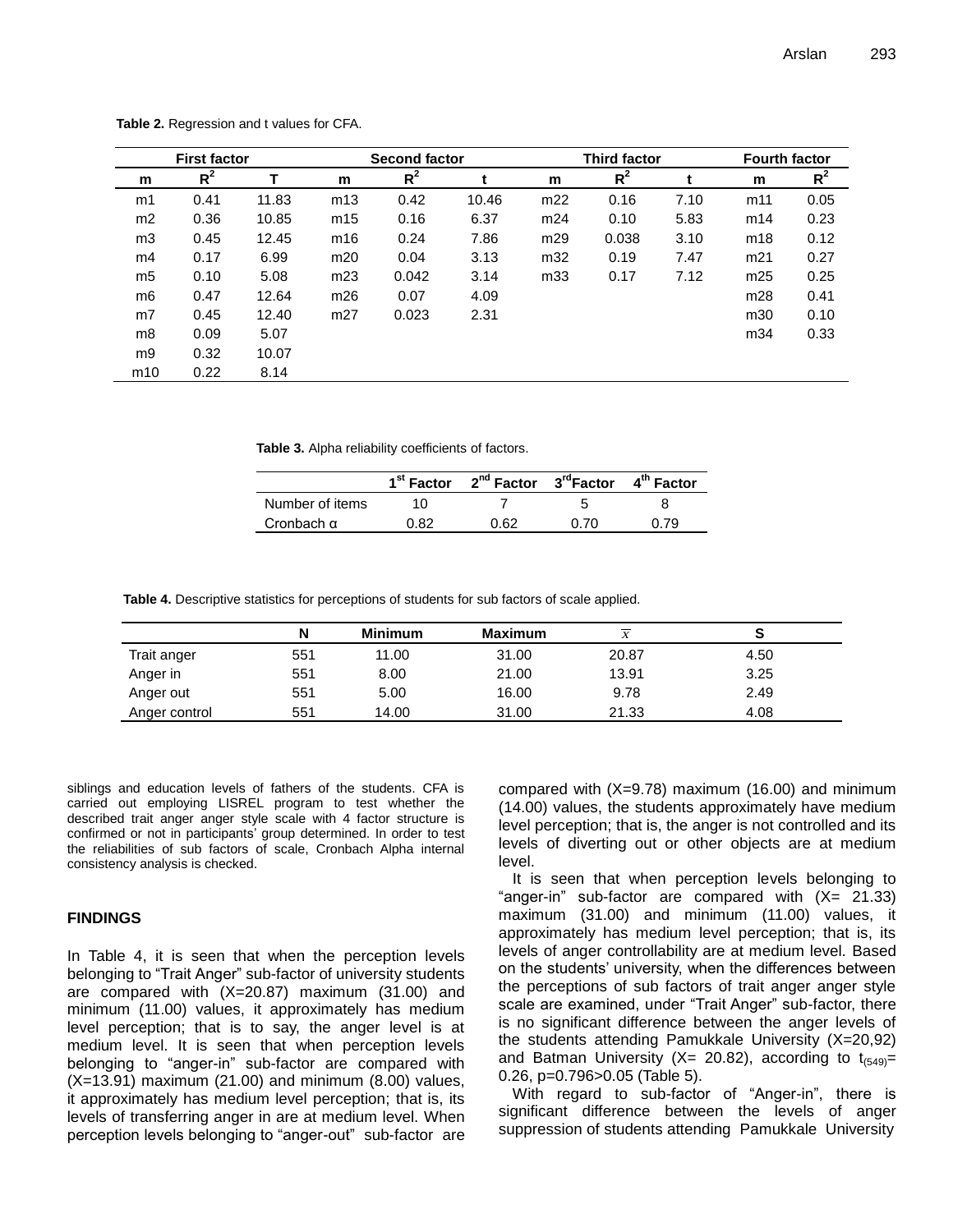|                    | <b>University</b>                                | N          | $\boldsymbol{X}$ | S            | t    | sd  | p        |
|--------------------|--------------------------------------------------|------------|------------------|--------------|------|-----|----------|
| <b>Trait Anger</b> | Pamukkale University                             | 288        | 20.92            | 4.51         |      |     |          |
|                    | <b>Batman University</b>                         | 263        | 20.82            | 4.49         | .26  | 549 | 0.796    |
| Anger in           | Pamukkale University<br><b>Batman University</b> | 288<br>263 | 13.59<br>14.27   | 3.16<br>3.31 | 2.48 | 549 | $0.014*$ |
| Anger out          | Pamukkale University<br><b>Batman University</b> | 288<br>263 | 9.75<br>9.82     | 2.47<br>2.52 | 0.34 | 549 | 0.738    |
| Anger control      | Pamukkale University<br><b>Batman University</b> | 288<br>263 | 20.82<br>21.89   | 3.97<br>4.13 | 3.10 | 549 | $0.002*$ |

**Table 5.** Independent-sample T-test results of differences between perceptions of applied scale sub-factors of students according to attended university variables.

\*p<0.05.

**Table 6.** Results of independent sample T-test for difference between perceptions related to sub-factors of scale applied according to genders of students.

| <b>Parameter</b>   | Gender         | N          | X              | S            | t    | sd  | р     |
|--------------------|----------------|------------|----------------|--------------|------|-----|-------|
| <b>Trait Anger</b> | Female<br>Male | 335<br>216 | 20.87<br>20.86 | 4.47<br>4.55 | 0.03 | 549 | 0.973 |
| Anger in           | Female<br>Male | 335<br>216 | 14.04<br>13.71 | 3.23<br>3.28 | 1.19 | 549 | 0.235 |
| Anger out          | Female<br>Male | 335<br>216 | 9.78<br>9.79   | 2.54<br>2.42 | 0.02 | 549 | 0.982 |
| Anger<br>control   | Female<br>Male | 335<br>216 | 21.18<br>21.57 | 3.90<br>4.35 | 1.09 | 549 | 0.277 |

(X=13.59) and the levels of anger suppression of students attending Batman University (X=14.27), according to  $t_{(549)} = 2.48$ , p=0.014<0.05. This significant difference stems from the fact that the levels of transferring anger in and suppression of the students attending Batman University are higher than those of Pamukkale University. In relation to sub-factor of "Angerout", there is no significant difference between the levels of not controlling but directing anger out among the students attending Pamukkale University (X=9.75) and Batman University (X=9.82) according to  $t_{(549)} = 0.34$ , p=0.738>0.05.

In relation to sub-factor of "Anger-control", there is a significant difference between the levels of controlling anger with the students attending Pamukkale University  $(X = 20.82)$  and Batman University  $(X = 21.89)$ , according to  $t_{(549)} = 3.10$ , p=0.002<0.05. This significant difference stems from the fact that the students receiving education in Batman University have higher anger control levels than those of Pamukkale University.

In Table 6, the differences between perceptions belonging to sub factors of trait anger anger style scale are examined according to the genders of the students; there is no significant difference between the female students' anger level heights (X=20.87) and the male students' anger level heights (X=20.86) in relation to sub factor of "Trait Anger" according to  $t_{(549)} = 0.03$ , p=0.973>0.05. In relation to sub factor of "Anger-in", there is no significant difference between the female students who supress their anger levels (X=14.04) and male students who supress their anger levels  $(X=13.71)$ according to  $t_{(549)} = 1.19$ , p=0.235>0.05.

In relation to sub factor of "Anger-out", there is no significant difference between the levels of female students' not controlling their anger and expressing it out with (X=9.78) and the levels of male students' not controlling their anger and expressing it out with  $(X=9.79)$ , according to  $t_{(549)}=0.02$ , p=0.982>0.05.

In relation to sub factor of "Anger control", there is no significant difference between the levels of the female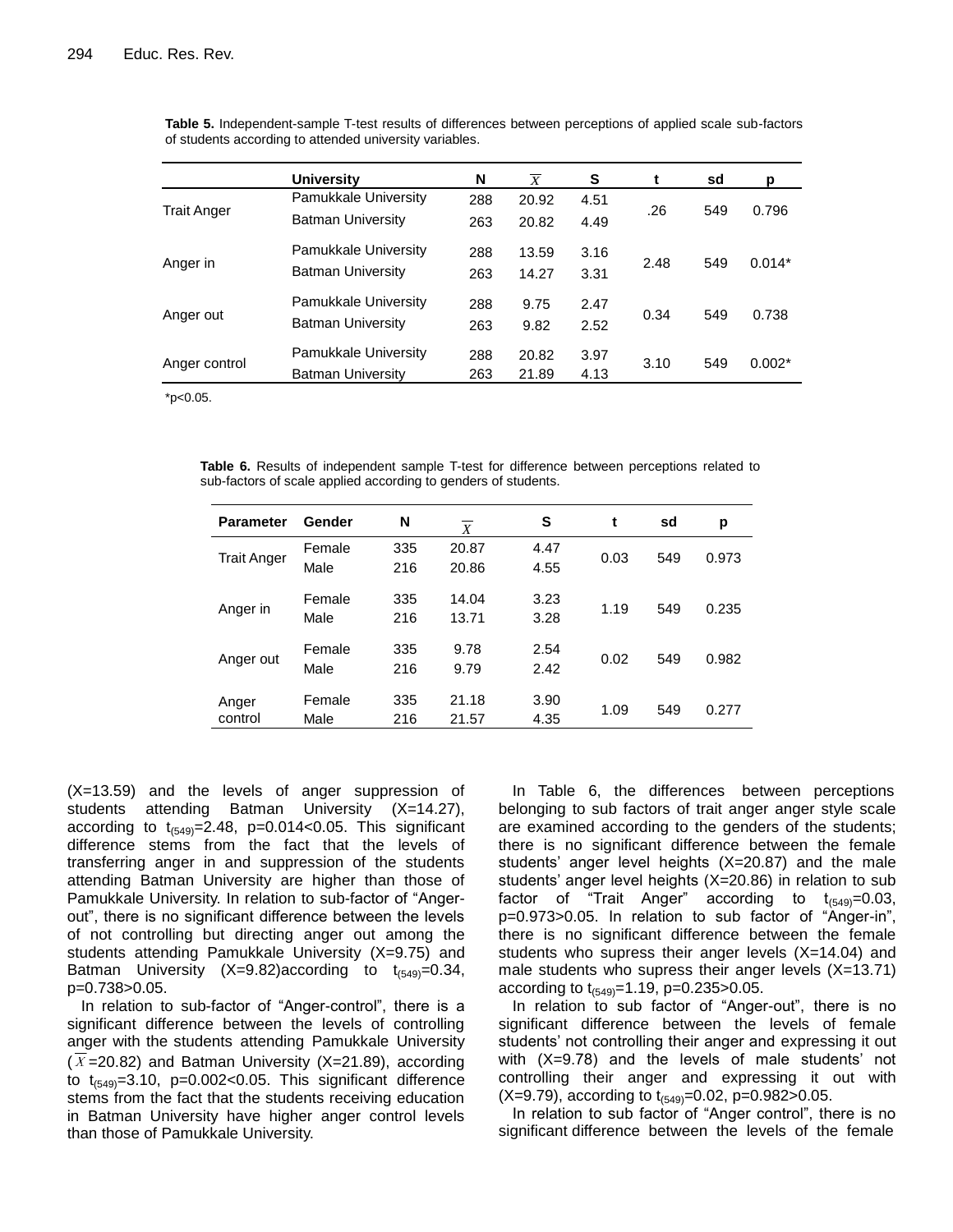| <b>Parameter</b>   | Age         | N   | X     | S    | F (2/548) | p     |
|--------------------|-------------|-----|-------|------|-----------|-------|
|                    | $16 - 20$   | 248 | 20.77 | 4.60 |           |       |
| <b>Trait Anger</b> | $21 - 24$   | 256 | 20.96 | 4.49 | 0.114     | 0.893 |
|                    | 25 and more | 47  | 20.89 | 4.04 |           |       |
|                    | $16 - 20$   | 248 | 13.91 | 3.21 |           |       |
| Anger-in           | $21 - 24$   | 256 | 13.90 | 3.34 | 0.02      | 0.982 |
|                    | 25 and more | 47  | 14.00 | 2.99 |           |       |
|                    | $16 - 20$   | 248 | 9.66  | 2.45 |           |       |
| Anger-out          | $21 - 24$   | 256 | 9.90  | 2.57 | 0.61      | 0.544 |
|                    | 25 and more | 47  | 9.81  | 2.27 |           |       |
|                    | $16 - 20$   | 248 | 21.43 | 3.75 |           |       |
| Anger control      | $21 - 24$   | 256 | 21.25 | 4.29 | 0.13      | 0.879 |
|                    | 25 and more | 47  | 21.26 | 4.58 |           |       |

**Table 7.** One way ANOVA results of differences between perceptions related to sub factors of applied scale according to ages of students.

\*p<0.05.

**Table 8.** Independent-sample T-test results of differences between sub-factors of applied scale according to students' education.

| <b>Parameter</b>   | <b>Education</b>                         | N          | $\boldsymbol{X}$ | s            | t    | sd  | p        |
|--------------------|------------------------------------------|------------|------------------|--------------|------|-----|----------|
| <b>Trait Anger</b> | Associate degree<br>Undergraduate degree | 181<br>370 | 21.19<br>20.71   | 4.30<br>4.59 | 1.18 | 549 | 0.237    |
| Anger-in           | Associate degree<br>Undergraduate degree | 181<br>370 | 14.31<br>13.72   | 3.27<br>3.22 | 2.04 | 549 | $0.042*$ |
| Anger-out          | Associate degree<br>Undergraduate degree | 181<br>370 | 10.23<br>9.57    | 2.68<br>2.37 | 2.93 | 549 | $0.003*$ |
| Anger control      | Associate degree<br>Undergraduate degree | 181<br>370 | 21.03<br>21.48   | 3.91<br>4.16 | 1.23 | 549 | 0.218    |

\*p<0.05.

students' controlling their anger  $(X = 21.18)$  and the levels of male students' controlling their anger  $(X = 21.57)$ according to  $t_{(549)} = 1.09$ , p=0.277>0.05. When the differences between the perceptions belonging to TAASS sub factors are examined according to the ages of the students, in relation to the "Trait Anger" sub factor, there is no significant difference between the anger levels of the students' ages according to  $F_{(2/548)} = 0.11$ , p=0.893>0.05 (Table 7).

In relation to "Anger-in" sub factor, there is no significant difference in anger suppression levels of the students in terms of age according to  $F_{(2/548)} = 0.02$ , p=0.982>0.05.

In relation to "Anger-out" sub-factor, there is no

significant difference between not controlling their anger but directing it out in terms of the age of students according to  $F_{(2/548)} = 0.61$ , p=0.544>0.05.

In relation to "Anger Control" sub-factor, there is no significant difference between keeping their anger under control in terms of their ages according to  $F_{(2/548)} = 0.13$ , p=0.879>0.05. When differences between perceptions belonging to sub-factors of TAASS according to students' education levels, in relation to "Trait Anger" sub factor, there is no difference between the anger level of those with associate degree  $(X = 21.19)$  and those with undergraduate degree level  $(X = 21.19)$ , according to  $t_{(549)} = 1.18$ , p=0.237>0.05 (Table 8).

In relation to "Anger-in" sub-factor, there is significant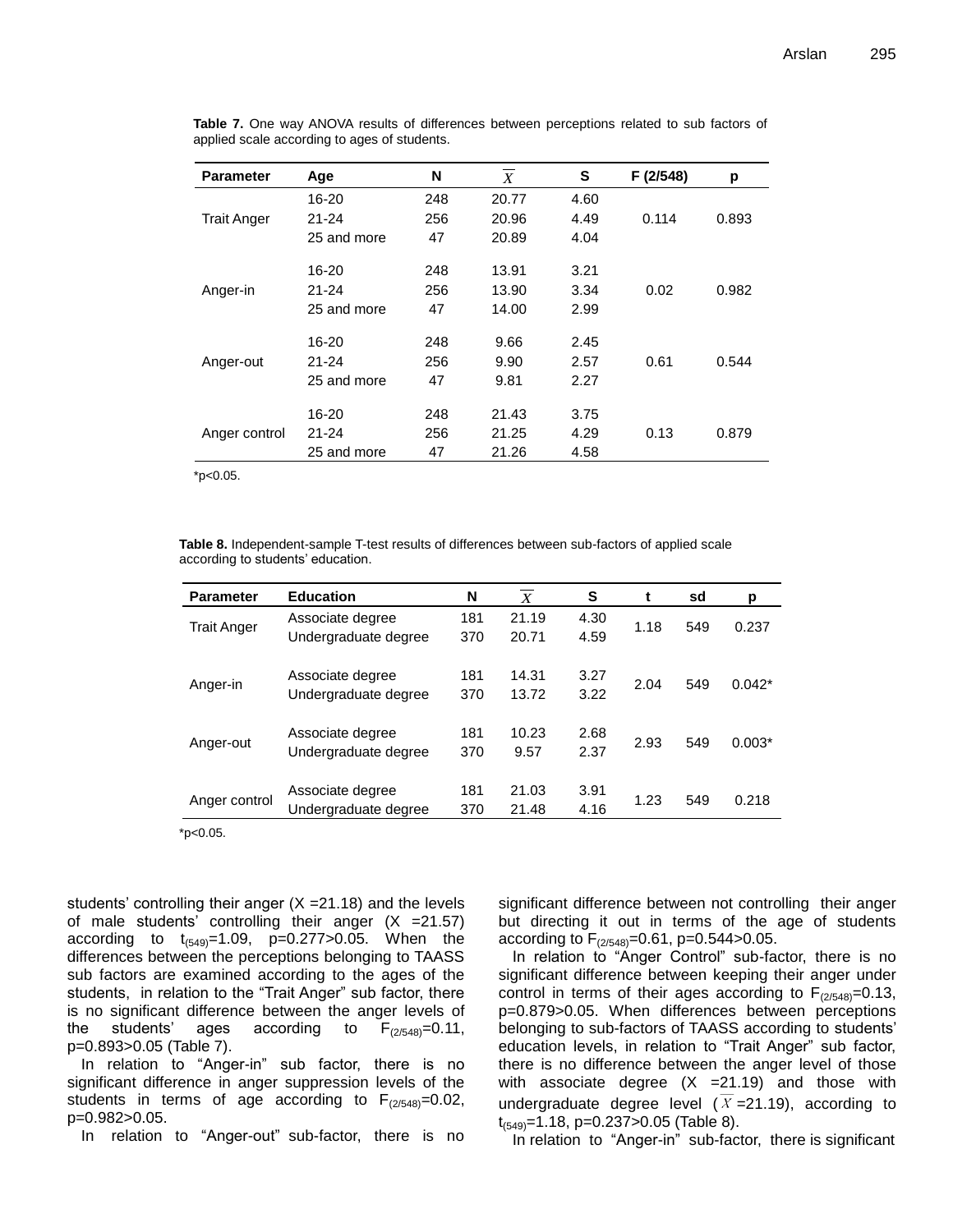| <b>Parameter</b>   | Siblings number     | N   | $\overline{X}$ | ${\bf S}$ | F (5/545) | P        | Post Hoc (Turkey)  |  |  |
|--------------------|---------------------|-----|----------------|-----------|-----------|----------|--------------------|--|--|
|                    | 1 Sibling           | 29  | 20.17          | 4.62      |           |          |                    |  |  |
|                    | 2 Siblings          | 130 | 20.76          | 4.52      |           |          |                    |  |  |
|                    | 3 Siblings          | 122 | 21.41          | 4.56      |           |          |                    |  |  |
| <b>Trait Anger</b> | 4 Siblings          | 71  | 20.96          | 4.33      | 1,95      | 0.085    |                    |  |  |
|                    | 5 Siblings          | 55  | 22.02          | 4.24      |           |          |                    |  |  |
|                    | 6 and more siblings | 144 | 20.17          | 4.50      |           |          |                    |  |  |
|                    | 1 Sibling           | 29  | 14.69          | 3.86      |           |          |                    |  |  |
|                    | 2 Siblings          | 130 | 13.64          | 3.30      |           | 0.340    |                    |  |  |
|                    | 3 Siblings          | 122 | 14.08          | 3.06      | 1,14      |          |                    |  |  |
| Anger in           | 4 Siblings          | 71  | 13.99          | 3.23      |           |          |                    |  |  |
|                    | 5 Siblings          | 55  | 14.45          | 3.41      |           |          |                    |  |  |
|                    | 6 and More siblings | 144 | 13.62          | 3.16      |           |          |                    |  |  |
|                    | 1 Sibling           | 29  | 9.45           | 2.64      |           | $0.002*$ |                    |  |  |
|                    | 2 Siblings          | 130 | 9.83           | 2.52      |           |          |                    |  |  |
|                    | 3 Siblings          | 122 | 10.43          | 2.47      |           |          | 3 Siblings> "6 and |  |  |
| Anger out          | 4 Siblings          | 71  | 10.01          | 2.44      | 3,79      |          | More siblings      |  |  |
|                    | 5 Siblings          | 55  | 9.78           | 2.52      |           |          |                    |  |  |
|                    | 6 and More siblings | 144 | 9.15           | 2.35      |           |          |                    |  |  |
|                    | 1 Sibling           | 29  | 21.62          | 4.63      |           |          |                    |  |  |
|                    | 2 Siblings          | 130 | 21.27          | 3.95      |           |          | 3 Siblings< "6 and |  |  |
|                    | 3 Siblings          | 122 | 20.75          | 3.66      |           |          | More siblings"     |  |  |
| Anger Control      | 4 Siblings          | 71  | 20.15          | 3.87      | 4,03      | $0.001*$ | 4 Siblings< "6 and |  |  |
|                    | 5 Siblings          | 55  | 21.22          | 4.14      |           |          | More siblings"     |  |  |
|                    | 6 and More siblings | 144 | 22.46          | 4.28      |           |          |                    |  |  |

**Table 9.** One-way ANOVA results of differences between perceptions related to sub-factors of scale applied according to students' siblings number.

\*p<0.05.

difference between anger suppression levels of students with associate degree education  $(X = 14.31)$  and those with undergraduate degree  $(X = 13.72)$ , according to  $t_{(549)}$ =2.04, p=0.042<0.05. This significant difference stems from the fact that the levels of anger-in or anger suppression in students with associate degree are higher than those with undergraduate degree.

In relation to "Anger-out" sub-factor, there is a significant difference between the levels of not controlling anger but expressing it out of students with associate degree  $(X = 10.23)$  and those of undergraduate students  $(X = 9.57)$  according to  $t_{(549)} = 2.93$ , p=0.003<0.05. This significant difference stems from the fact that the levels of not controlling anger but expressing it out with the students receiving associate degree education are higher than those of undergraduate students. In relation to "Anger Control" sub-factor, there is no significant difference between the levels of anger control of students with associate degree  $(X = 21.03)$  and undergraduate students  $(X = 21.48)$ , according to  $t_{(549)} = 1.23$ , p=0.218>0.05.

With reference to Table 9, when the students' perceptions belonging to sub-factors of TAASS according to the number of the siblings that the students have, under "Trait Anger" sub-factor, there is no significant difference between anger levels of the students in terms of sibling number according to  $F_{(2/545)}=1.95$ , p=0.085>0.05.

In relation to "Anger-in" sub-factor, there is no significant difference between anger suppression levels of students in terms of sibling number according to  $F_{(5/545)}$ =1.14, p=0.340>0.05. In relation to "Anger out" sub factor, there is significant difference between the levels of not taking their anger under control but directing them out with students based on the number of siblings they have, according to  $F_{(5/545)} = 3.79$ , p=0.002<0.05. This significant difference stems from the fact that the levels of not taking under control their anger but directing it out with students who have 3 siblings  $(X = 10.43)$  are higher than those of having 6 and more siblings ( $X = 9.15$ ).

In relation to "Anger Control" sub-factor, there is a significant difference between the levels of taking their anger under control in terms of number of siblings,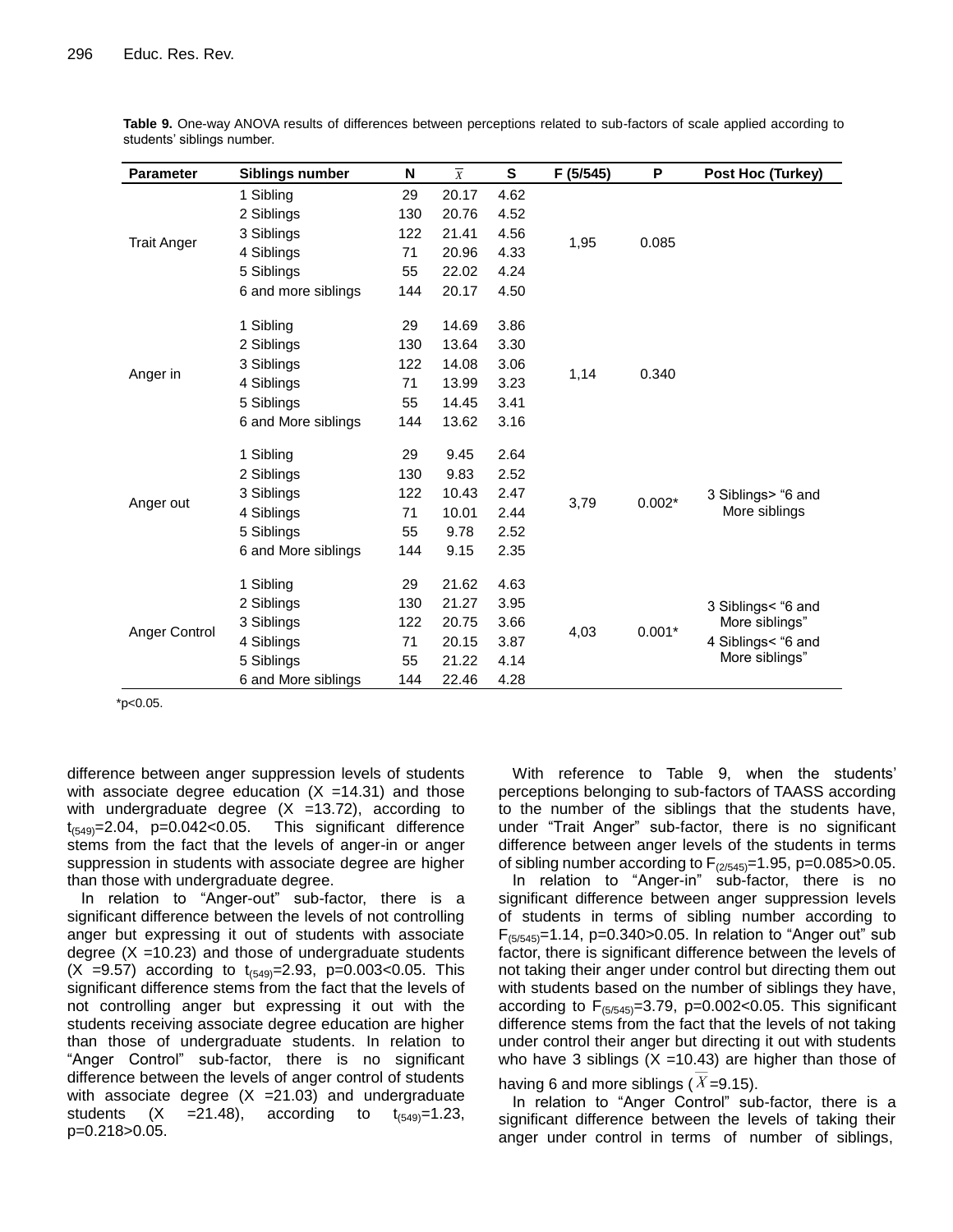| <b>Parameter</b>   | <b>Father's education</b>    | N   | $\overline{X}$ | S    | F(2/548) | D        | Post Hoc (Tukey) |
|--------------------|------------------------------|-----|----------------|------|----------|----------|------------------|
| <b>Trait Anger</b> | Primary education            | 327 | 20.70          | 4.60 |          |          |                  |
|                    | High school education        | 159 | 21.41          | 4.50 | 1.75     | 0.175    |                  |
|                    | College-university education | 65  | 20.38          | 3.88 |          |          |                  |
|                    | Primary education            | 327 | 13.60          | 3.06 |          |          |                  |
| Anger In           | High school education        | 159 | 14.23          | 3.40 | 4.34     | $0.013*$ | 1<3              |
|                    | College-university education | 65  | 14.72          | 3.60 |          |          |                  |
|                    | Primary education            | 327 | 9.45           | 2.39 |          |          |                  |
| Anger Out          | High school education        | 159 | 10.17          | 2.46 | 7.89     | $0.000*$ | 1 < 2, 1 < 3     |
|                    | College-university education | 65  | 10.52          | 2.81 |          |          |                  |
| Anger<br>Control   | Primary education            | 327 | 21.60          | 4.14 |          |          |                  |
|                    | High school education        | 159 | 20.77          | 3.76 | 2.24     | 0.107    |                  |
|                    | College-university education | 65  | 21.38          | 4.44 |          |          |                  |

**Table 10.** One-way ANOVA results of differences between perceptions related to sub-factors of scale applied according to education levels of students' fathers.

 $*p$ <0.05. Categories: Primary school education = 1; high school education = 2; college-university education = 3.

according to  $F_{(5/545)}=4,03$ , p=,001<,05. This significant difference stems from the fact that the levels of taking their anger under control with students who have 3 siblings  $(X = 20.75)$  are found to be smaller than those having 4 siblings  $(X = 20.15)$ , and those having 6 and more siblings  $(X = 22.46)$ .

In Table 10, in the differences between perceptions belonging to TAASS sub-factors according to the education levels of students' fathers, under "Trait Anger"

sub-factor, there is no significant difference between anger levels in terms of fathers' education levels, according to  $F_{(2/548)} = 1.75$ , p=0.175>0.05.

In "Anger In" sub-factor, there is a significant difference between anger suppression levels of their fathers' education levels according to  $F_{(2/548)}=4.34$ , p=0.013<0.05. This significant difference stems from the fact that the levels of anger suppression of the students whose fathers are primary school graduates  $(X = 13.60)$  are lower than those of college and university graduates  $(X = 14.72)$ .

In "Anger Out" sub-factor, there is a significant difference between the levels of not taking their anger under control but directing it out in terms of education levels of students' fathers according to  $F_{(2/548)} = 7.89$ , p=0.000<0.05.

This significant difference stems from the levels of not taking their anger under control but directing it out with students whose fathers are primary school graduates (X  $=9,45$ ) are lower than those of whose fathers are high school graduates( $X = 10.17$ ); and those whose fathers are college and university graduates $(X = 10.52)$ . In "Anger Control" sub-factor, there is no difference between the levels of being able to control their anger in terms of their fathers' education levels,

according to  $F_{(2/548)} = 2.24$ , p=0.107>0.05.

# **RESULTS AND DISCUSSION**

The aim of this study, according to some variables, is to compare the TAASS model for students attending universities in different social and cultural regions. TAASS was applied to university students in South-eastern Anatolian and Aegean Regions, where Batman and Pamukale Universities are located, respectively.

According to the results of the study, when the differences between perceptions belonging to sub-factors of TAASS are examined according to their gender and age variations, there is no significant difference in " Trait Anger, Anger In, Anger Out, Anger Control" sub factors. The results of this study and those of other researchers in the literature are parallel to each-other. Rice et al. (2008) searched whether there were any differentiations in terms of race and gender between school connectedness and anger expression styles. At the end of the study, they could not find any differences in terms of gender of trait anger scores. In their study carried out in 2007, Kesen et al. observed that there was an increase in trait anger and anger out in adolescents' ages. In the present study, it can be seen that anger is insignificant in respect to age between both groups. The reason could be as an individual gets older, s/he increases the awareness to responsibility and also, that the roles families give males and females have the same values in all parts of the society.

According to university variable, when perceptions belonging to TAASS sub-factors are compared, there is no significant difference in trait anger and anger out sub factors; conversely, there is a significant difference in anger in and anger control. According to university variable, the fact that anger in and anger control factors